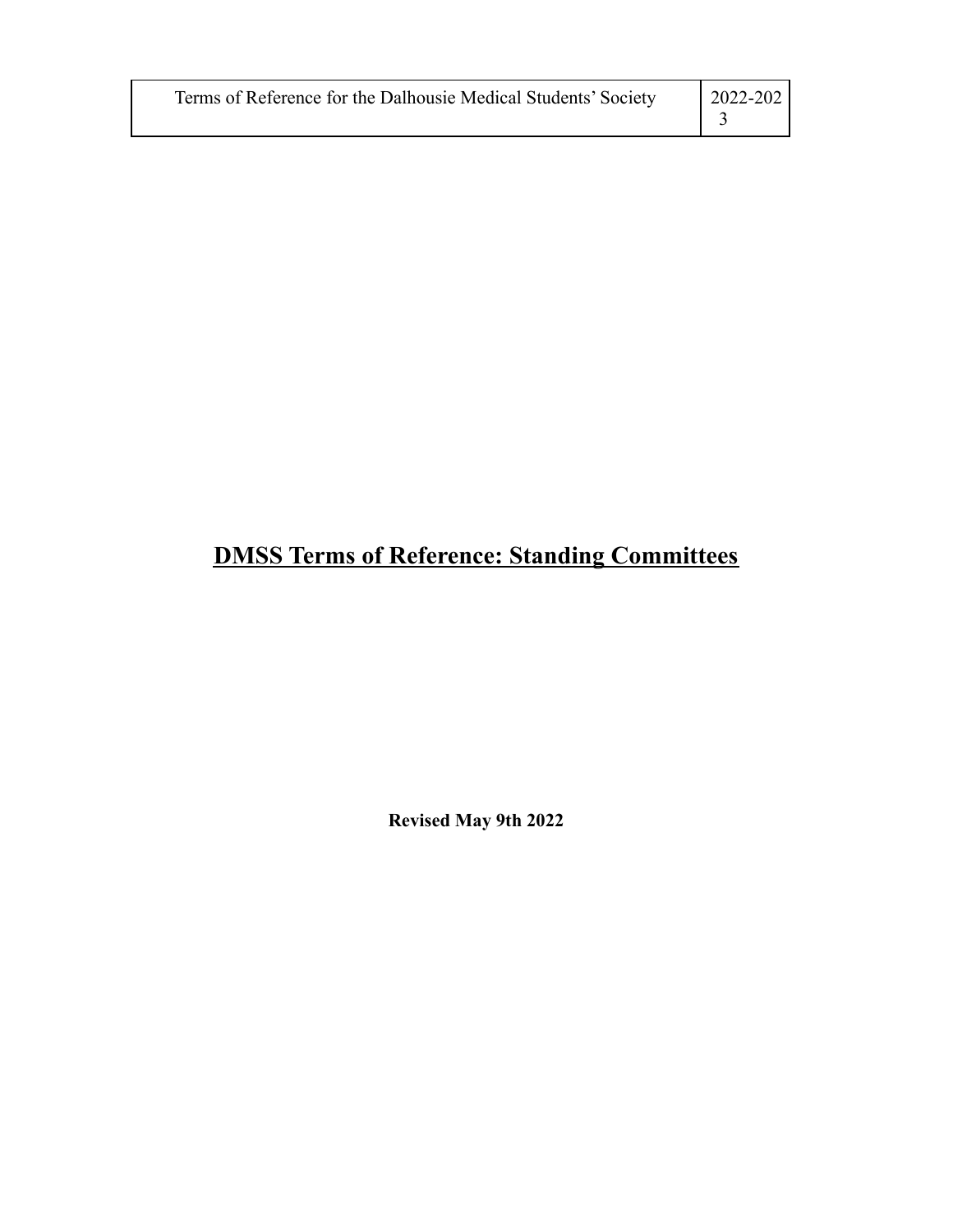| Terms of Reference for the Dalhousie Medical Students' Society | 2022-202 |
|----------------------------------------------------------------|----------|
|                                                                |          |

Ask a Medical Student Committee (AAMSC)

- a. Five  $(5)$  coordinators; three  $(3)$  from DMNS and two  $(2)$  from DMNB. These positions shall be elected during the first year class elections in September.
- b. These coordinators shall be responsible for:
	- i. Acquiring a group of first year students to help with interview weekend on AAMSC by October of each year.
	- ii. Production of an information package including a map of Halifax and Saint John, airport shuttle information, local attractions, hotel deals.
	- iii. Obtaining funding from the first year class budget.
	- iv. Coordination of the interview process and maintenance of contact with the Admissions Office.
	- v. Responding to student questions via email and social media.
	- vi. Acquiring a list of medical students who are willing to accept billets.
	- vii. Accepting requests from interviewees to meet with delegates from the student body.
	- viii. Writing a welcoming letter for the interview candidates by October  $31<sup>st</sup>$ , annually.

Conference of Atlantic Medical Students (CoAMS) Committee

- a. Shall be led by the two senior CoAMS representatives (both Med2).
- b. Senior representatives shall be supported by two junior representatives from the Med<sub>1</sub> class.
- c. Shall be elected from the incoming Med1 class to a two-year term; shall become senior CoAMS representatives after Med1 year pending a vote of confidence.
- d. Shall submit an overall budget for the conference when submitting any funding requests to the Dalhousie Medical Students' Society (DMSS) or Dalhousie Medical Alumni Association (DMAA).
- e. The representatives are not to use the name of the DMSS or DMAA in any of their contractual obligations without the prior consent of the DMSS and DMAA.
- f. The representatives shall liaise with their counterparts at Memorial University and the Acadie campus (Moncton) of Université de Sherbrooke.
- g. The representatives shall liaise with the hosting conference committee for that given year.
- h. Elected junior reps shall transition into the senior role as students progress into Med<sub>2</sub>.

Budget Committee

- i. The Budget Committee shall be a standing committee of the DMSS, chaired by the DMSS Vice-President Finance.
- j. The Budget Committee shall give input into drafting of the DMSS yearly budget to the DMSS Vice-President Finance on financial issues.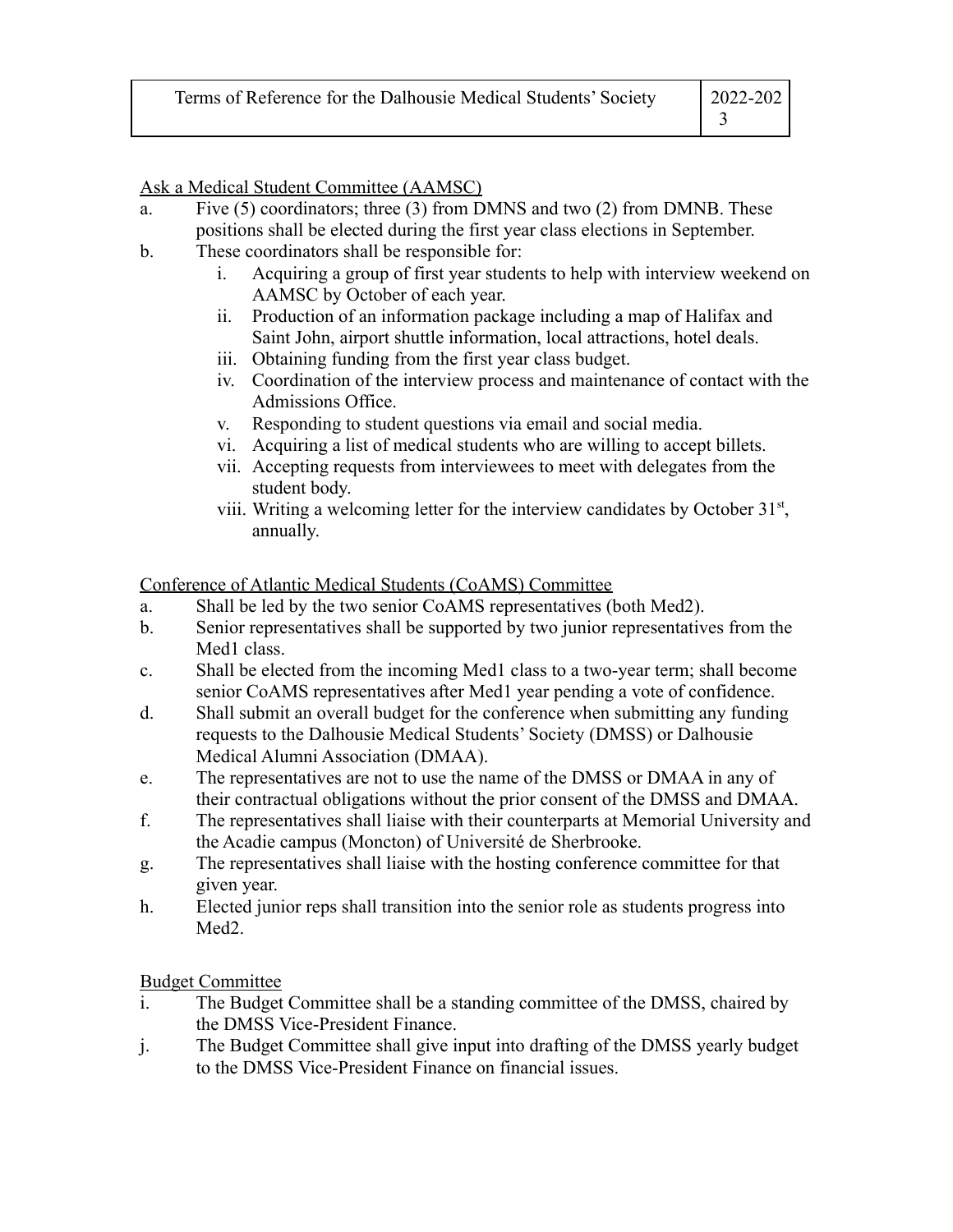| Terms of Reference for the Dalhousie Medical Students' Society | $ 2022 - 202 $ |  |
|----------------------------------------------------------------|----------------|--|
|                                                                |                |  |

- k. The DMSS Vice-President Finance shall use this input to draft the DMSS yearly budget and present this budget at the first DMSS Council Meeting of the Academic Year.
- l. The membership of the committee shall consist of:
	- i. DMSS Vice-President Finance (Chair)
	- ii. DMNB Treasurer
	- iii. Class Treasurers of each of the four classes
	- iv. DMSS President
	- v. DMSS Past-President
- m. Specific duties of the committee shall include:
	- i. Considering all requests for DMSS funding of projects and advising on the suitability and amount of the support.
- n. This committee shall meet to discuss the DMSS yearly budget by September 15<sup>th</sup>, annually

Class Yearbook Committees

a. The Yearbooks for each individual class are the sole financial and logistical responsibility of the particular class. The classes are not to use the name of the DMSS or the DMAA in any of their contractual obligations.

Constitution Committee

- a. Shall exist to review proposed changes to the Constitution, and to assist in drafting such changes.
- b. Shall make recommendations on such constitutional amendments to Council.
- c. The membership of the committee shall consist of:
	- i. DMSS Past-President (if applicable and provided they are still a student), who shall chair the committee.
	- ii. DMSS President, who shall be an ex-officio member of the committee, and who shall serve as its chair in the absence of the Past-President.
	- iii. Two (2) members of the DMSS Council, at least one of which shall be a non-Executive member.
	- iv. At least one (1), and at most two (2), non-Council members of the DMSS (i.e., members of the general student body).
	- v. At least one (1) member shall be a DMNB representative.
- d. The committee shall be appointed by the DMSS Executive ahead of the annual general meeting.

#### Gold & Silver Medical "D" Awards Committee

- a. The Gold & Silver Medical "D" Awards Committee will consist of:
	- i. DMSS President, who will serve as Chair
	- ii. DMSS Past President
	- iii. Five (5) members of the Med4 class who have not been nominated for the Gold & Silver Medical "D" Awards.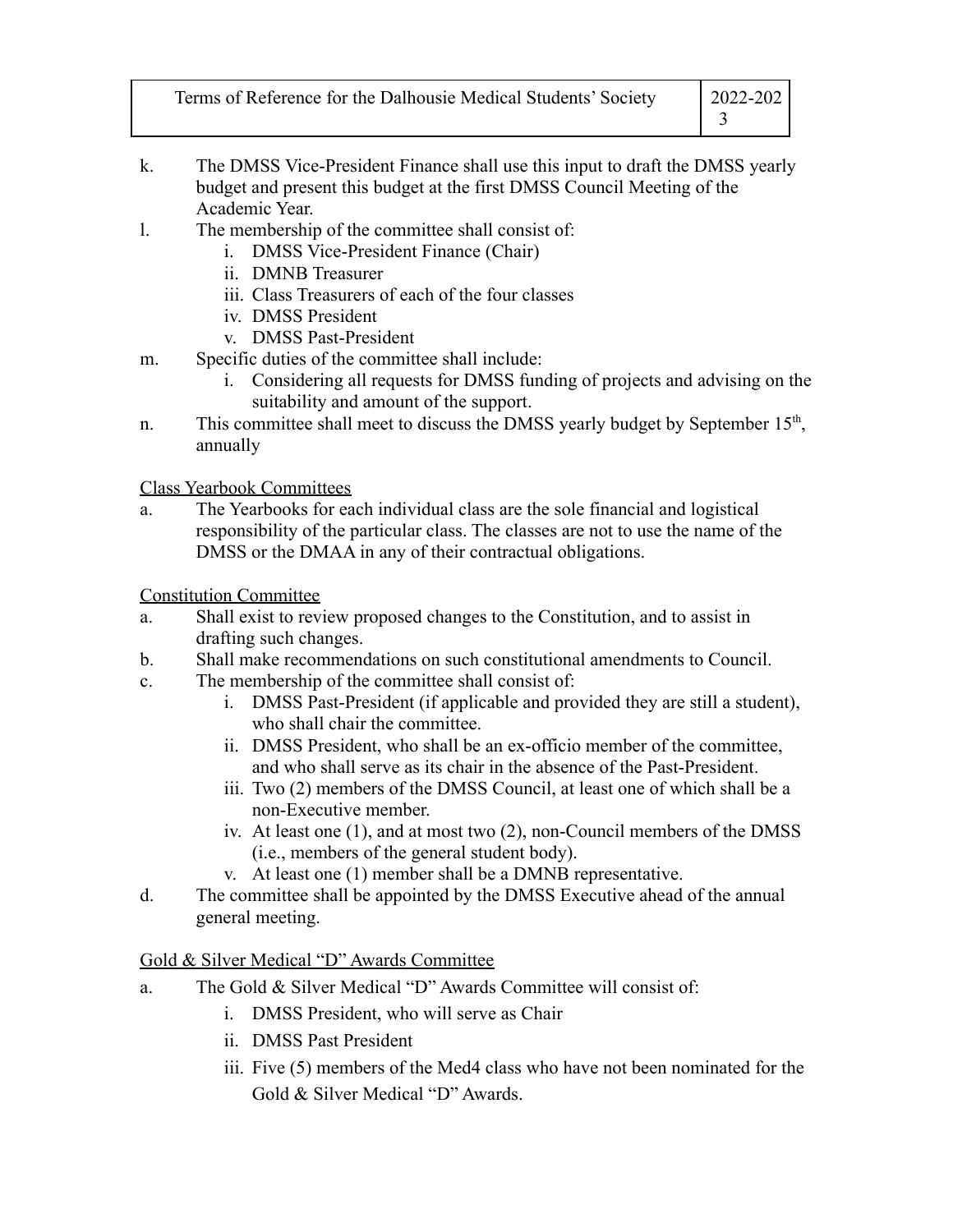- 1. The DMSS President and DMSS Past President should select members of the Med4 class who can provide unbiased advice on candidates.
	- I. At least one (1) of the five (5) members of the Med4 class must be from DMNB.
- b. Shall convene to determine winners of the Gold & Silver Medical "D"s
- c. See DMSS Terms of Reference: Awards for more details.

### Government Affairs and Advocacy Committee (GAAC)

- a. Shall exist to encourage and facilitate political advocacy on a local, national and global level.
- b. Membership shall consist of:
	- i. Government Affairs and Advocacy Committee Representatives, Senior (GAAC Sr.; co-Chairs)
	- ii. Government Affairs and Advocacy Committee Representatives, Junior (GAAC Jr.; vice-Chairs)
	- iii. DMSS Vice-President External
	- iv. Global Health Liaison (GHL; 1 NS and 1 NB)
- c. Shall be open to any interested individuals.

## Medical Education Working Group

- a. Shall exist to better facilitate communication between students who sit on curriculum meetings to allow for discussion of curriculum issues and allow for a strong, consistent student voice.
- b. Shall exist to ensure the most appropriate dissemination of information from curriculum meetings to the student body.
- c. The membership of the committee shall consist of these students:
	- i. The DMSS Vice-President Medical Education, who shall chair the committee
	- ii. The Past DMSS Vice-President Medical Education, who shall vice-chair the committee
	- iii. The Class Presidents
	- iv. The Curriculum Representatives (1 NS and 1 NB) of each year.
	- v. Education Coordinator of the Student Diversity and Inclusion Committee
- d. Additional student representatives can be invited to attend at the discretion of the Vice-President Medical Education
- e. The committee shall liaise with the UGME as necessary.
- f. For each Undergraduate Medical Education Curriculum Committee Meeting, The DMSS Vice-President Medical Education shall select the appropriate representatives to attend.

## Orientation Committee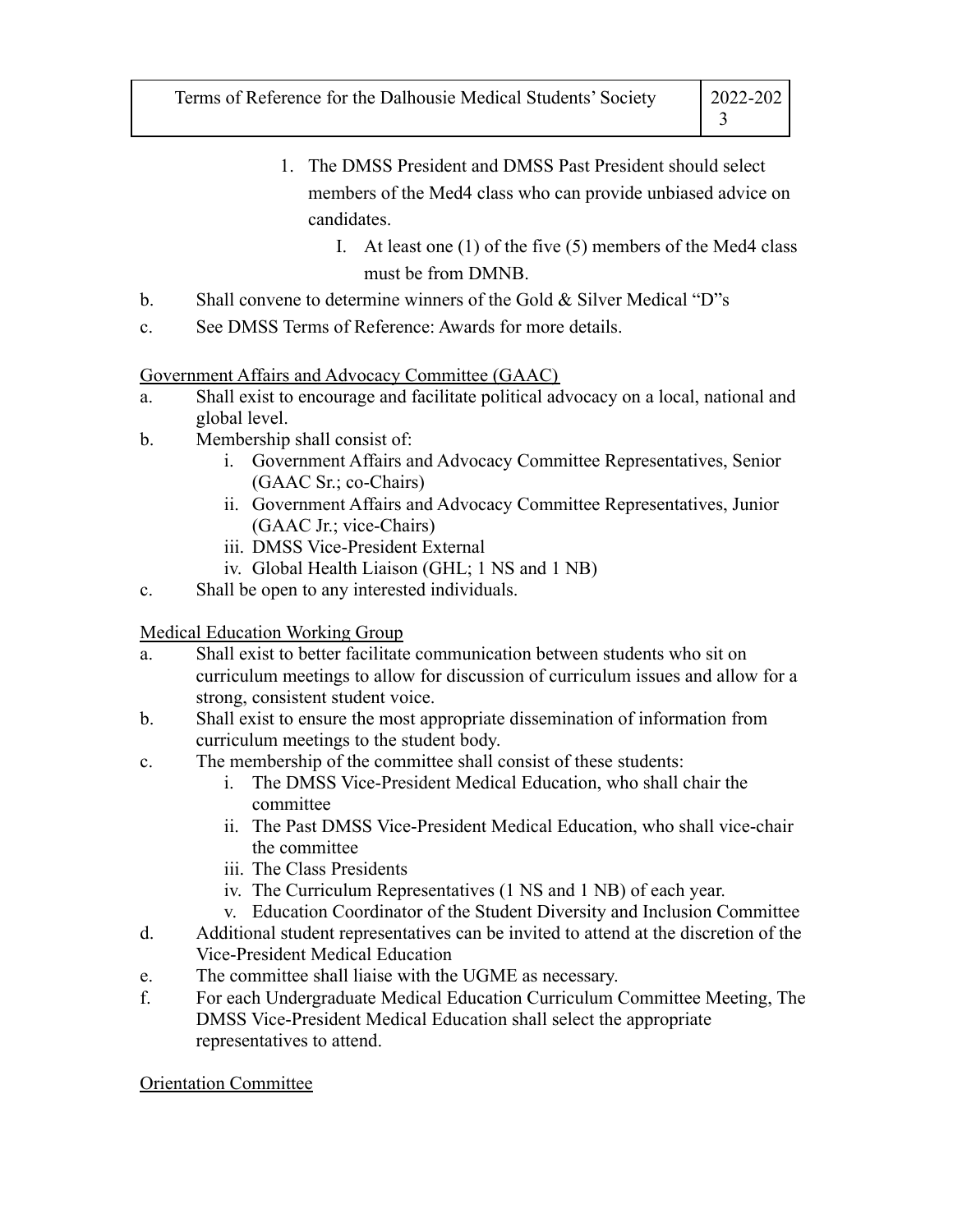| Terms of Reference for the Dalhousie Medical Students' Society | 2022-202 |
|----------------------------------------------------------------|----------|
|                                                                |          |

- a. Shall consist of three (3) DMNS and two (2) DMNB students from the Med1 year.
- b. Shall be elected by Med1 students by April  $1<sup>st</sup>$  annually
- c. Shall serve from April 1 of their Med1 year to April  $15<sup>th</sup>$  of their Med2 year.
- d. Shall liaise with the Admissions/Student Affairs office at their respective campuses to disseminate communications to the incoming class until the Monday of Orientation Week.
- e. Shall liaise with the UGME Office to ensure Orientation Week activities are inclusive and consistent with core values of Dalhousie Medical School.
	- i. Shall provide a draft schedule of 'student-led events' to UGME within two weeks of receiving a calendar of UGME sessions for Orientation Week.
		- 1. Members of the Orientation Week Committee must ensure that 'student-led events' do not overlap with planned UGME sessions.
- f. Shall liaise with the DMSS VP Internal to ensure activities are inclusive and consistent with core values of the DMSS.
- g. Shall provide a detailed budget to the DMSS VP Finance when submitting a draft schedule of all Orientation Week events to the DMSS.
- h. Shall liaise with the Student Affairs and Wellness Representatives (SAWLs) at each campus to ensure each incoming student is paired with a 'mentor' from the incoming Med2 class.
- i. Shall provide a report and pertinent information to the incoming Orientation Week Committee by April  $15<sup>th</sup>$  of their Med2 year.

Student Interest Group Committees

- a. Shall exist to review Interest Group and Student Initiatives applications and funding requests.
- b. Shall determine budgets for Interest Groups and Student Initiatives.
- c. Shall convene by October 15 and February 28 annually to determine funding for the fall and winter application cycles, respectively.
- d. Membership shall consist of:
	- i. DMNS:
		- 1. DMSS Vice-President Finance (Chair)
		- 2. DMSS Past President
		- 3. DMSS Vice-President Internal
		- 4. DMSS Sports and Wellness Representatives
		- 5. Global Health Liaison Sr.
		- 6. Med2 Class President
		- 7. Med2 Class Secretary/Treasurer
		- 8. Med1 President
		- 9. Med1 Class Secretary/Treasurer
	- ii. DMNB:
		- 1. DMSS VP DMNB
		- 2. DMNB Sports and Wellness Representative